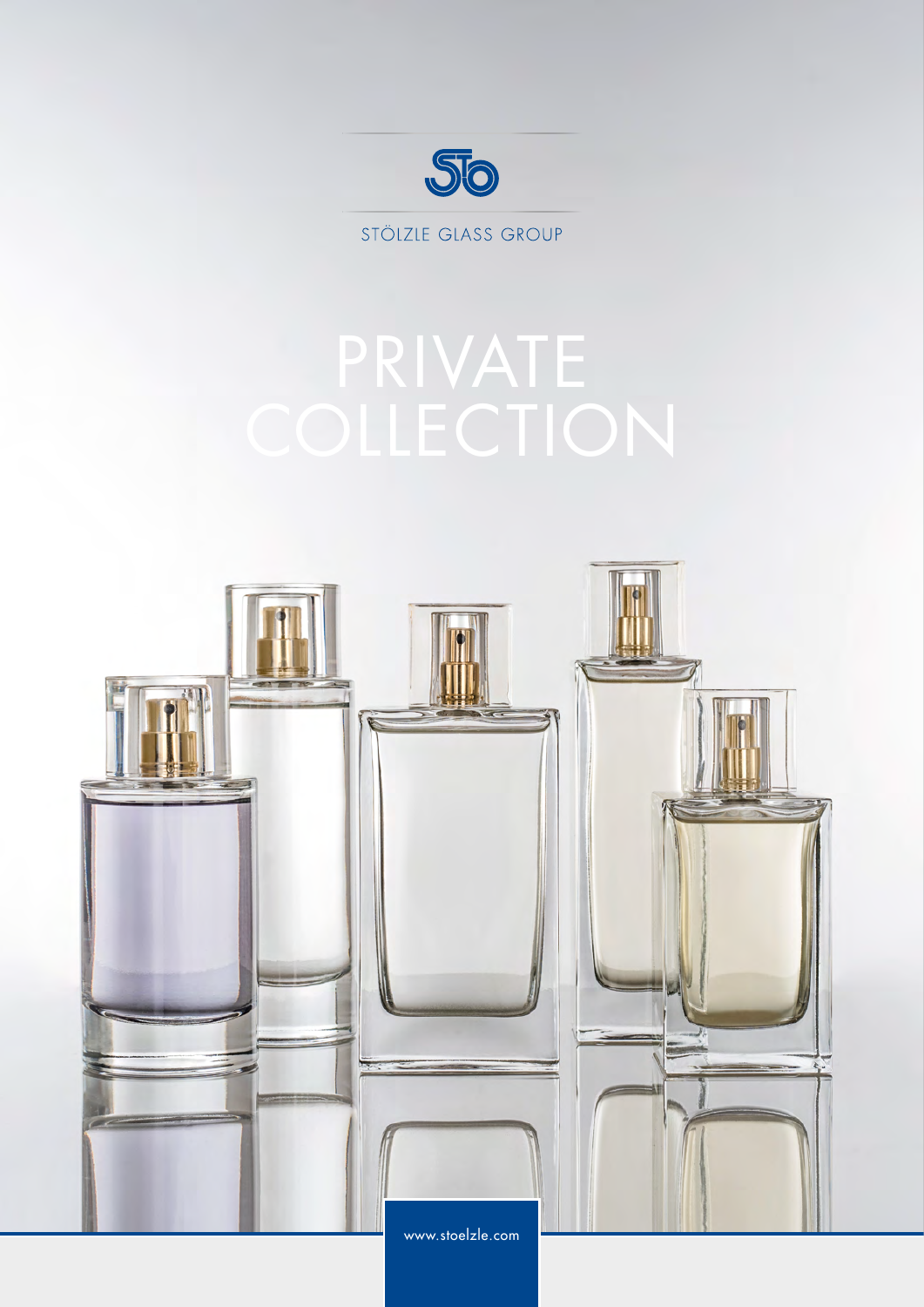Stölzle has 6 production sites in Europe and 3 inhouse decoration facilities in its plants in France, Great Britain and Poland, which help our customers to save supply chain costs and make us more flexible in fullfilling the customers' demands. In addition

to familiar processes such as acid etching, screen printing, lacquering, hot stamping, transfers, gluing or sleeving, a range of innovative decoration techniques including metallisation, laser cutting, embossed lettering or accessory application are offered.

## For the touch of luxury in glass packaging